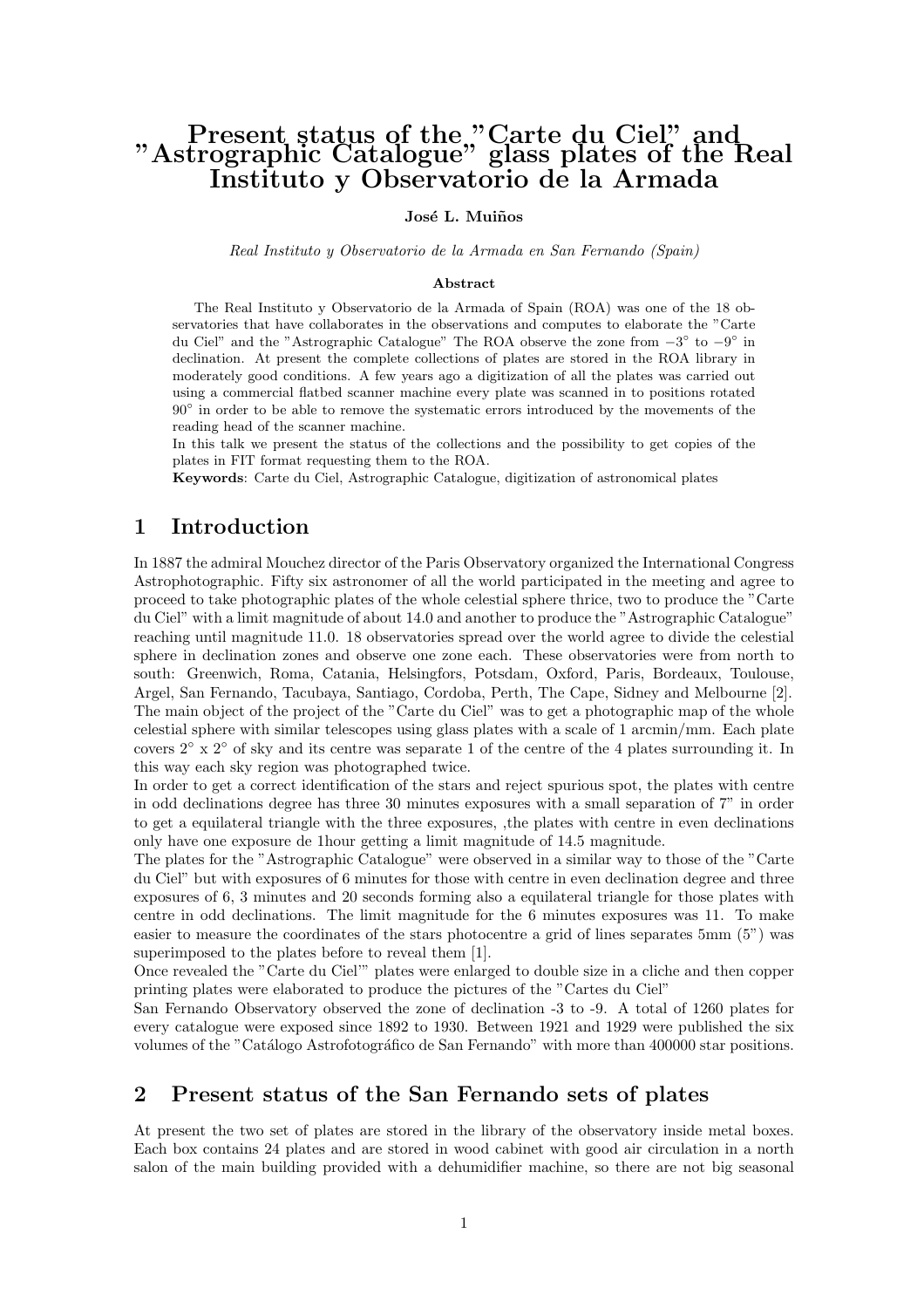temperature changes or high humidity in the salon.

Also in the library are stored the six volumes of the "San Fernando Astrophotographic Catalogue" and sets of the printed version of the all the zones of the "Carte du Ciel" pictures.

Also stored in wood boxes the ROA preserve the copper printing plates used to print the "Carte du Ciel" catalogue of the San Fernando zone.

#### 3 Digitization of the San Fernando sets of plates

During the years 2003 and 2004 the two sets of glass plates were digitized using a commercial scanner AGFA type DuoScan F40. This scanner has an optical resolution of 1200 x 2400 ppi, a dynamical range of 3.0 in density and a digital resolution of 16 bits. The reading head uses a trilinear CCD array of 10000 elements. The main performance of this scanner is its built-in scanning bed for transparencies which permit that the images captured from it are scanned directly, not through a glass plate as used for opaque materials. We use the maximum resolution of the scanner which give a scale of 0".60 per pixel and an area of 13000 x 13000 pixels that cover  $2°.3x2°.3$  a little more of the 2◦x2◦ area of the plate.

Each plate was scanned twice, identified as A and B, with a rotation of 90 between both positions, in order to be available to remove the effect of the non uniform motion of the system drive of the scanner reading head and a systematic effect in the linear CCD array, this effect is more or less regular but the motion of the drive is variable from one scan to another. The two images of every glass plate are recorded in standard FITS format in a CDRom.



Figure 1: Typical systematic effects of the linear CCD (X) and the drive (Y) of the AGFA scanner (Figure by courtesy of Vicente et al.).

Dr. Vicente [4] in her doctoral thesis and two articles [3], [5] shows that with the software, developed by her, it is possible to get a precision in the measures of the photocentre positions of 3  $\mu$ m equivalent to 0".20. This precision is similar to that of other measuring machines in digitizing this kind of old plates. The software is based in comparisons of the stars coordinates measured in the two 90° rotated positions of each plate and also in the four overlapping plates and its corresponding rotated.

### 4 Conclusions

The ROA preserves the two set of 1260 glass plates corresponding to the "Carte du Ciel" and "Astrographic Catalogue" in a moderately good conditions having in account that the plates were